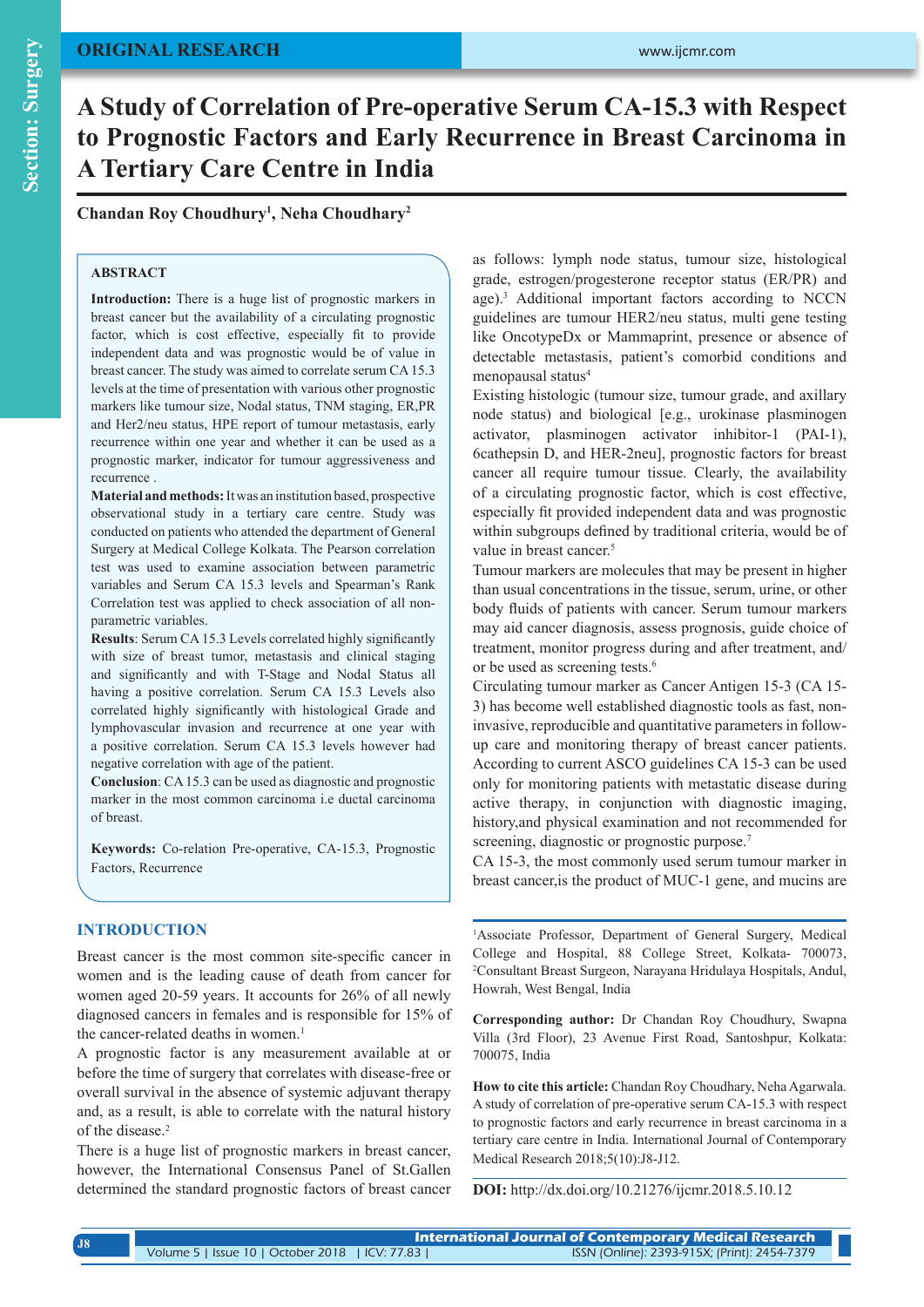aberrantly overexpressed in many adenocarcinomas in an under-glycosylated form and then shed into the circulation. Therefore, higher level of CA 15-3 may be associated with larger burden of occult disease and poor outcome. There have been many reports showing worse prognosis in patients with high concentration of CA 15-3, and CA 15-3 has been shown to be an independent predictor of first recurrence as well as a powerful prognostic indicator in patients with advanced breast cancer. Despite poor prognosis associated with an initially high value, scientific societies have not yet recommended its determination in the initial evaluation as regards the extent of disease.8,9,10

Therefore, it is thought worthwhile to evaluate the prognostic significance of this marker. The purpose of present work is to check the correlation of CA 15-3 values with other established prognostic factors like tumour grade, tumour size, lymph node status, hormone receptor status, her2 neu status and early recurrence(within one year) in Indian women.

The standard cut-off value for raised CA 15.3 levels according to most studies is 30  $U/ml$ .<sup>10,11</sup> It would be of value to see whether CA 15.3 levels are prognostically significant at lower value i.e. between 20-30 U/ml too and whether the cut-off value for CA 15.3 levels as a prognostic marker should be lowered.

Study was aimed to follow the clinic-pathological presentations of patients with diagnosed breast carcinoma and their correlation with different prognostic markers and to correlate correlate serum CA 15.3 levels at the time of presentation with various other prognostic markers like tumour size, Nodal status, TNM staging, ER,PR and Her2/ neu status, HPE report of tumour, early recurrence within one year and to analyse the data and evaluate if serum CA 15.3 level can be used as a prognostic marker and indicator for tumour aggressiveness.

# **MATERIAL AND METHODS**

It was a institution based, prospective observational study in a tertiary care centre. Study was conducted in Department of General Surgery, Medical College, Kolkata, India. Patients of any age coming to Medical College (OPD or Emergency) with biopsy proven Infiltrating Ductal Carcinoma of breast at preoperative stage. Study was done in June 2016 – June 2018. Sample size was 50. Ethical Clearance was obtained from institutional ethical committee and written consent taken from all patients before the start of study.

#### **Inclusion Criteria**

Patients of any age coming to Medical College with biopsy proven Ductal Carcinoma of breast at preoperative stage.

#### **Exclusion Criteria:**

- a. Male breast Cancer
- b. Patients already undergone surgery for breast carcinoma.
- c. Patients with any other cancer present simultaneously.
- d. Patients who have received neoadjuvant chemotherapy, radiotherapy or endocrine therapy.
- e Lobular carcinoma of breast.
- f. Patients with coexisting or history of benign breast

disease.

# **Parameters studied**

- a) TNM staging of the breast cancer patients under study.
- b) Histopathological examination of post-mastectomy specimen using formalin-fixed, paraffin-embedded, haematoxylin and eosin stained slides representing invasive component of tumour to evaluate, histological grade and lymphovascular invasion.
- c) ER/PR status and HER-2/net positivity by enzyme immunoassay.
- d) Preoperative Serum Ca 15.3 levels.
- e) Post operative follow up for 1year clinically, radiologically and pathologically to determine early recurrences (for as many cases possible)
- f) Study of all the above factors (a) to (f) statistically

### **Study techniques**

- i. All cases of female breast carcinoma fulfilling inclusion and exclusion criteria were subjected to a detailed history using a structured questionnaire and examined clinically.
- ii. Preoperative Serum CA 15.3 levels estimated by Chemiluminescent Microparticle Immunoassay and a value of >=30 U/ml was considered to be raised.
- iii. TNM staging was done according to clinical findings.
- iv. Histopathological examination of the specimen was done to evaluate histological grade (by modified Scarff-Bloom-Richardson system) and lymphovascular invasion.
- v. Hormone receptors (ER/PR) were also determined by immunohistochemistry method using rabbit monoclonal antibody (ER- clone SP1, PR- clone SP2, Labvision USA) from paraffin-embedded histopathology specimen. ER and PR positivity was defined as the presence of 10% or more positively stained nuclei in ten high-power fields.
- vi. The intensity of HER-2/neu membrane staining was scored as  $0$ ,  $1+$ ,  $2+$  or  $3+$  (according to standardization of the particular laboratory concerned).
- vii. After the patients evaluated, were anaesthetically fit for surgery, modified radical mastectomy with axillary lymph node resection was done. Some patients were offered surgery after neoadjuvant therapy.
- viii. Patients were followed up(as many cases possible) for 1year to detect any signs of recurrence.
- ix. Then all these parameters were correlated statistically.

# **STATISTICAL ANALYSIS**

All statistical analyses were performed with IBM SPSS Statistics software version 22.0 for Windows. The Pearson correlation test was used to examine association between all continuous parametric variables and Serum CA 15.3 levels. Spearman's Rank Correlation test was applied to check association of all non-parametric variables with Serum CA 15.3 levels. All bi-variate analysis was appropriately done and  $p$  value  $\leq 0.05$  were considered statistically significant

# **RESULTS**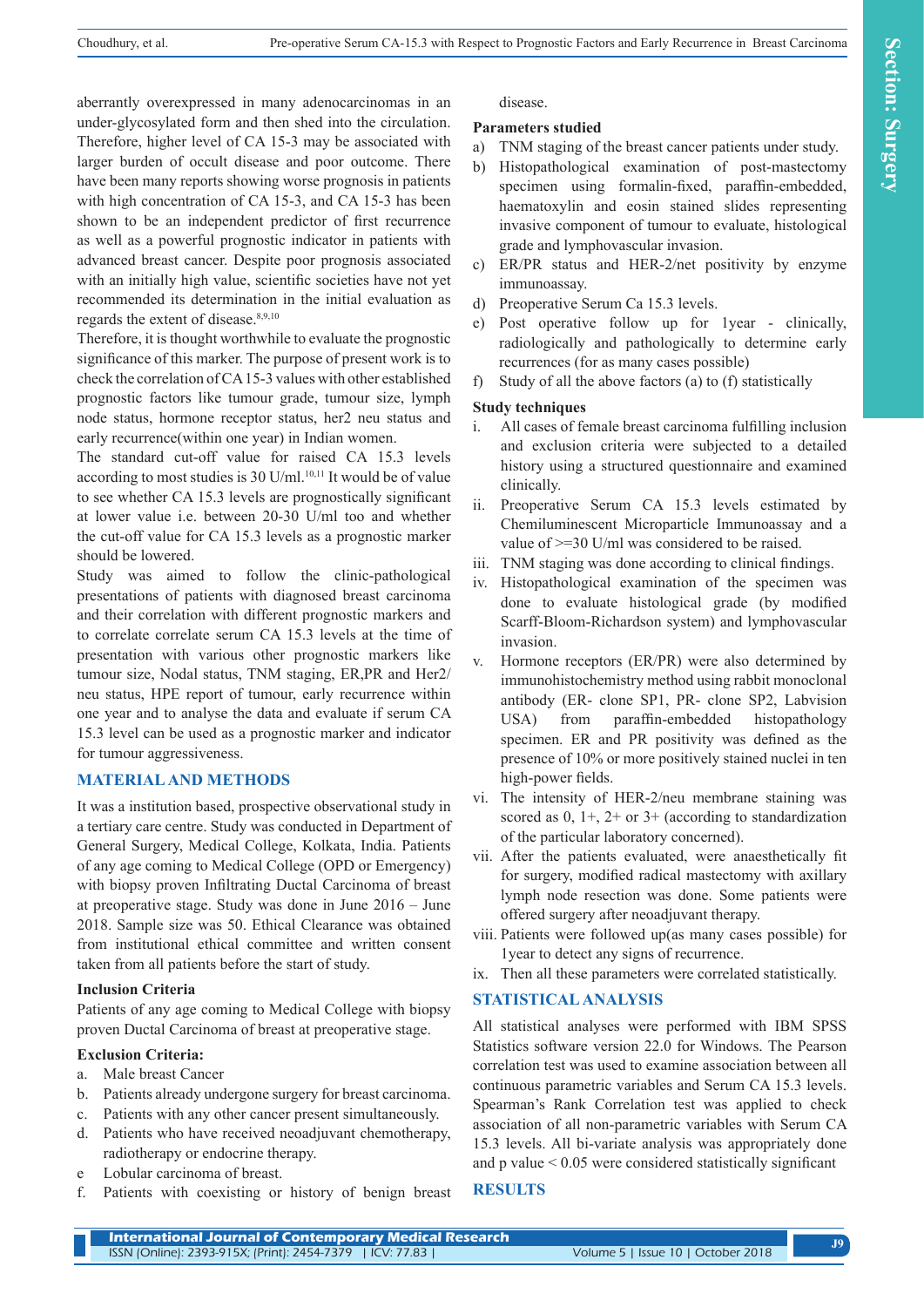In this study, 50 female patients suffering from breast cancer and fulfilling the selection criteria of this study were examined.

# **Age**

In our study the mean age of the study population was 44.04 years  $\pm$  8.028 (S.D.). The range was from 30 years to 55 years. Overall 35 cases(70%) were in <=50 years age group. We can see here that more cases are there in  $\leq 50$  years age group which corroborates with Indian data. Young age has been associated with larger tumour size, higher number of



**Graph** 1 Scatter Graph with Regression line showing a negative correlation with age

metastatic lymph nodes, poorer tumour grade, low rates of hormone receptor-positive status, earlier and more frequent loco regional recurrences, and poorer overall survival

#### **Religion**

In our study, 41 patients were Hindu (82%) and 9 patients were Muslims (18%). According to 2011 Census in India, the distribution of population by religion is 80.5% Hindus and 13.4% Muslims hence the religion distribution in our study can be explained by general distribution in the population and is not specific to Breast Cancer.

#### **Affected side**

In our study, 20 patients (40%) had Left sided and 30 patients (60%) had Right sided breast cancer. However according to literature, many studies have shown that unilateral Breast cancer, is more frequent in the left breast than in the right.<sup>12</sup> This discrepancy can be attributed to sample size in our study.

#### **Affected quadrant**

In our study, maximum i.e.29 patients (58%) had cancer in upper outer (UO) quadrant of breast which is consistent with literature. It is considered to be a reflection of the greater amount of breast tissue in this quadrant. Another hypothesis is that underarm cosmetics cause breast cancer in upper outer quadrant.<sup>13</sup>

#### **Tumour size**

The mean size of the breast tumour was  $4.53 \text{ cm} \pm 2.2072$ (S.D.). The range was from 1.5 to 10 cm.

|                                                                                  |                                        | T staging | <b>Nodal status</b> | <b>Metastasis</b><br>(M) | <b>Clinical</b><br><b>Stage</b> |  |
|----------------------------------------------------------------------------------|----------------------------------------|-----------|---------------------|--------------------------|---------------------------------|--|
| Serum CA 15.3                                                                    | Spearman's rho Correlation Coefficient | $.320*$   | $.298*$             | $.551**$                 | $.371**$                        |  |
| (IN U/ML)                                                                        | $Sig. (2-tailed)$                      | .023      | .035                | .000                     | .008                            |  |
|                                                                                  | N                                      | 50        | 50                  | 50                       | .50                             |  |
| *. Correlation is significant at the 0.05 level (2-tailed).                      |                                        |           |                     |                          |                                 |  |
| **. Correlation is significant at the 0.01 level (2-tailed). -Highly significant |                                        |           |                     |                          |                                 |  |
| <b>Table-1:</b> Correlation of Serum CA 15.3 levels Clinical stage and pTNM.     |                                        |           |                     |                          |                                 |  |

|                                                                |                                        | <b>ER Status</b> | <b>PR</b> Status | <b>HER 2 NEU Status</b> |
|----------------------------------------------------------------|----------------------------------------|------------------|------------------|-------------------------|
| Serum CA 15.3                                                  | Spearman's rho Correlation Coefficient | $-549**$         | $-.071$          | 534"                    |
| (IN U/ML)                                                      | $\text{Sig.}$ (2-tailed)               | .000             | .630             | .000                    |
|                                                                |                                        | 48               | 48               | 44                      |
| <b>Table-2:</b> Correlation of Serum 15.3 with receptor status |                                        |                  |                  |                         |

|                                                              |                                        | Follow up (approx.1 year) |  |  |
|--------------------------------------------------------------|----------------------------------------|---------------------------|--|--|
| Serum CA 15.3                                                | Spearman's rho Correlation Coefficient | $744**$                   |  |  |
| (N U/ML)                                                     | Sig. (2-tailed)                        | .000                      |  |  |
|                                                              |                                        | 37                        |  |  |
| **. Correlation is significant at the 0.01 level (2-tailed). |                                        |                           |  |  |
| Table-3: Correlation of CA15.3 with recurrence at 1 year     |                                        |                           |  |  |

| <b>Stage</b>                                                                |                         |               | $<$ 20 U/mL | $20-30$ U/mL | <b>Total</b> |
|-----------------------------------------------------------------------------|-------------------------|---------------|-------------|--------------|--------------|
| IIb                                                                         | Follow up (approx.1 yr) | No recurrence |             |              |              |
|                                                                             |                         | Recurrence    |             |              |              |
|                                                                             | Total                   |               |             |              |              |
| <b>Table-4:</b> Co-relation of recurrence over one year with CA-15.3 levels |                         |               |             |              |              |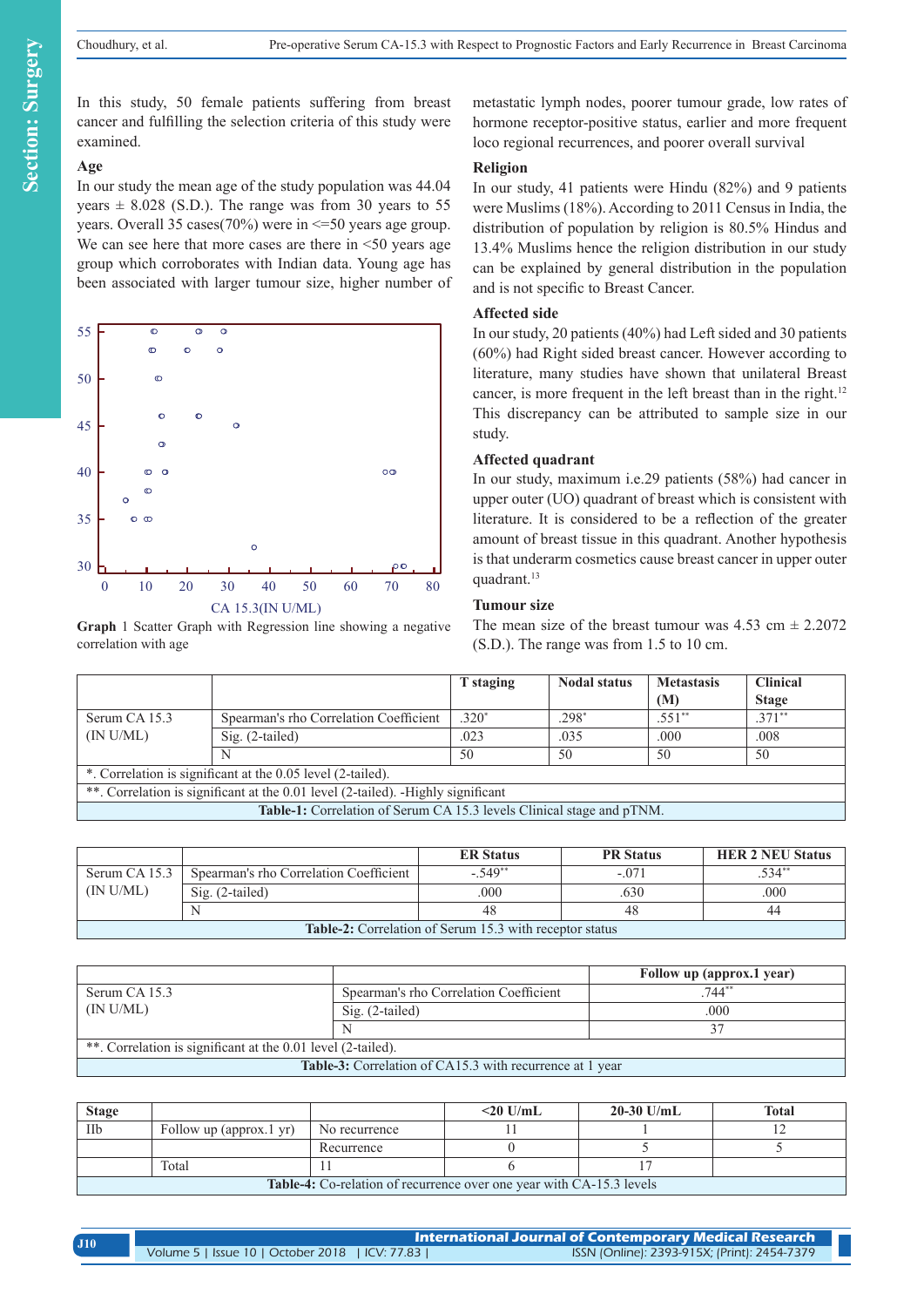The maximum no. of cases i.e. 28 cases (56%) presented with a tumour size in the range  $>2$  cm -  $\leq$ 5 cm. (T2 Stage). Remaining 9 cases (18%) presented with a tumour >5 cm. (T3 Stage), 7 cases (14%) at T4 Stage and only 6 cases  $(12\%)$  at tumour size <2cm (T1 stage).

#### **Node positivity and metastasis**

40 cases (80%) were node positive and 10 cases (20%) were node negative.

39 cases (78%) did not have distant metastasis (M0) and 11 cases (22%) had distant metastasis(M1) at the time of detection.

**Clinical staging:** All the cases were clinically staged.

6 cases were diagnosed as stage IA (12.0%), 4 cases as stage IIA  $(8.0\%)$ , 22 cases as stage IIB  $(44\%)$ , 7 cases as stage IIIA  $(14.0\%)$  and 11 cases as stage IV  $(22.0\%)$  whereas none of the cases were in stage IB, IIIB and IIIC. There were no cases of In-situ carcinoma.

In our study 88% cases were diagnoses in stage II, III or IV.

**Histopathological grading and lympho-vascular invasion**

All tumours were graded histologically as per Scarff-Bloom-Richardson (SBR) classification. Out of 50 patients, 9 had histological grade I tumour (18%), 19 had grade II tumour (38%) and 22 had grade III tumour (44%). Higher grade predicts poorer prognosis.

We also saw that the prevalence of high grade tumor was more in our study population as expected, since there were higher number of younger age patients (<50 years).

Lymphovascular invasion, as seen by histopathological examination of specimen was present in 23 cases (46%) and absent in 27 cases (54%). Its presence determines poorer prognosis and indicates risks of micrometastasis.

# **Receptor status (ER, PR and HER2 neu)**

Estrogen - 31 patients (62.5%) were ER positive whereas 19 patients (37.5%) were ER negative.

Progesterone Receptor status - Out of 50 patients, 13 patients (25%) were PR positive whereas 37 patients (75%) were PR negative

**Her2-neu status:** 44 patients had their Her-2neu status evaluated out of which 24 were negative (negative  $-16$ , 1+ score 5 patients and 2+ score negative by FISH- 3), 20 patients were positive for Her-2neu (2+ score positive by FISH – 3 patients,  $3+$  score – 17 patients). 6 patients who were 2+ score by IHC couldn't get their FISH done outside which was not available at the institute at that time.

Subtypes: Luminal- 10 Luminal B: 3 Her-2 neu + - 21 Tripleve 10, Not evaluated fully - 6

# **Early recurrence (within 1 year)**

Follow up could be done for 37 cases. 13 were lost in f ollow up. 25 patients (67.6%) did not have any recurrence. 12 patients (32.4%) had either local or systemic recurrence within one year of time.

# **Serum CA 15.3 levels**

The mean value of Serum CA 15.3 levels in the study population was 23.40 U/ml  $\pm$  19.39 (S.D.). The range was

from 4.9 U/ml to 72.80 U/ml. At the cut off level of 30 U/ ml, 10 patients(20%) had raised tumor marker levels while the rest 40 cases(80%) were within normal limits(<30 U/ml). Amongst raised levels, maximum (4 cases, 8%) were in 30- 40 U/ml range. 23 patient (46%) were having levels in range of 10-20 U/ml-most frequent range.

# **Correlation between Parametric variables was tested by using Pearson correlation**

The Pearson correlation coefficient and p-value was calculated. Serum CA 15.3 Levels correlates highly significantly with Size of Breast Tumour with a Correlation coefficient of .371 (positive correlation) and p-value of .008 (highly significant at 0.01 level). Serum CA 15.3 Levels correlates significantly with Age of the patient with a Correlation coefficient of -.297 (negative correlation) and p-value of .036 (significant at 0.05 level).

Correlation between non-parametric variables was tested by Spearman's rho rank correlation. The Spearman's rho correlation coefficient and p-value were calculated.

Serum CA 15.3 Levels correlated significantly with T-Stage and Nodal Status and highly significantly with Metastasis and Clinical staging all having a positive correlation. (Table-1)

Serum CA 15.3 Levels correlated highly significantly with Histological Grade and Lympho-vascular invasion, both having a positive correlation.

Serum CA 15.3 Levels correlated highly significantly with ER Status and Her2/neu Status (Table-2).

ER Status has a negative correlation with Serum CA 15.3 levels whereas Her2/neu status has a positive correlation (Table-2).

PR status does not have a statistically significant correlation with Serum CA15.3 levels (Table-2).

Serum CA 15.3 Levels correlated highly significantly with incidence of recurrence within 1 year with a positive correlation (Table:3). Fisher's exact test is highly significant with  $p = 0.000970$ 

Standard cut-off value of considering raised CA 15.3 levels is 30 U/ ml, but we see that in stage IIb level, even when the level of CA 15.3 is above 20 U/ml, there is considerable chance of recurrence.

Thus we can consider lowering the cut-off range to 20 U/ml (Table:4).

# **DISCUSSION**

Serum CA 15.3 Levels correlates highly significantly with Size of Breast Tumor (p-.008), Metastasis (p-.000) and Clinical staging(p-.008) and significantly with T-Stage(p-.023) and Nodal Status(p-.035) all having a positive correlation.

This finding is supported with other studies in literature. In a study of 600 patients, CA 15-3 concentrations were significantly higher in patients with large tumors (P 0.002) and in patients with increasing nodal burden (P 0.004). Cuzick's test for trend demonstrated a significant increase in CA 15-3 across these groups for tumour size (P-0.0001) and for nodal burden (P -0.0001). Concentrations were also higher in patients who were axillary node positive compared with those who were axillary node negative  $(P 0.004)^{14}$